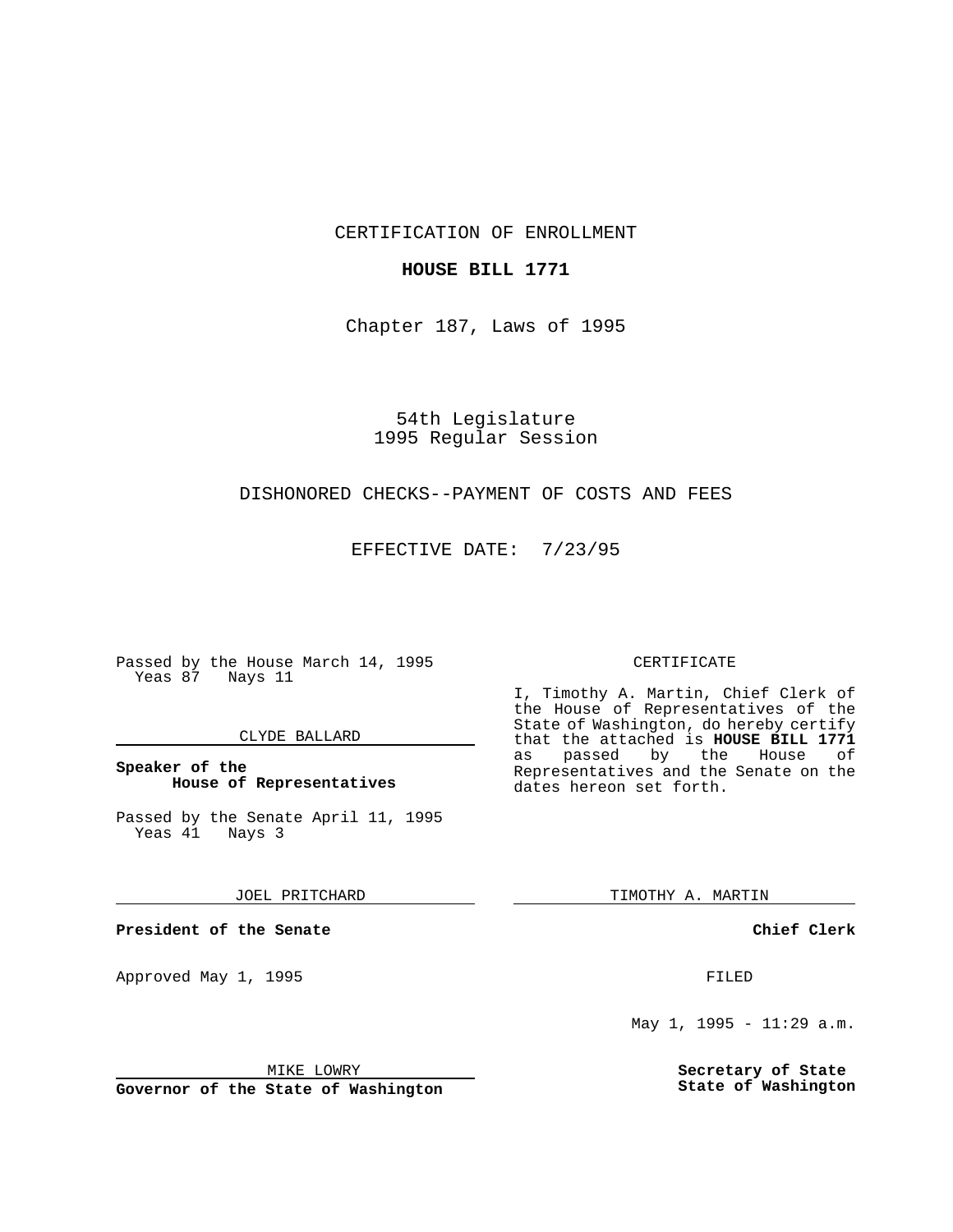# **HOUSE BILL 1771** \_\_\_\_\_\_\_\_\_\_\_\_\_\_\_\_\_\_\_\_\_\_\_\_\_\_\_\_\_\_\_\_\_\_\_\_\_\_\_\_\_\_\_\_\_\_\_

\_\_\_\_\_\_\_\_\_\_\_\_\_\_\_\_\_\_\_\_\_\_\_\_\_\_\_\_\_\_\_\_\_\_\_\_\_\_\_\_\_\_\_\_\_\_\_

Passed Legislature - 1995 Regular Session

**State of Washington 54th Legislature 1995 Regular Session By** Representatives Hickel, Basich, Padden, Kremen, Chappell and Carrell Read first time 02/08/95. Referred to Committee on Law & Justice.

1 AN ACT Relating to dishonored checks; amending RCW 62A.3-515; and 2 prescribing penalties.

3 BE IT ENACTED BY THE LEGISLATURE OF THE STATE OF WASHINGTON:

4 **Sec. 1.** RCW 62A.3-515 and 1993 c 229 s 67 are each amended to read 5 as follows:

 (a) If a check as defined in RCW 62A.3-104 is dishonored by nonacceptance or nonpayment, the payee or holder of the check is entitled to collect a reasonable handling fee for each instrument. If the check is not paid within fifteen days and after the holder of the check sends a notice of dishonor as provided by RCW 62A.3-520 to the drawer at the drawer's last known address, and if the instrument does 12 not provide for the payment of interest( $(\tau)$ ) or collection costs and 13 attorneys' fees, the drawer of the instrument is liable for payment of interest at the rate of twelve percent per annum from the date of dishonor, and cost of collection not to exceed forty dollars or the face amount of the check, whichever is less. In addition, in the event of court action on the check, the court, after notice and the 18 expiration of the fifteen days, shall award  $((a))$  reasonable attorneys' 19 feeg, and three times the face amount of the check or three hundred